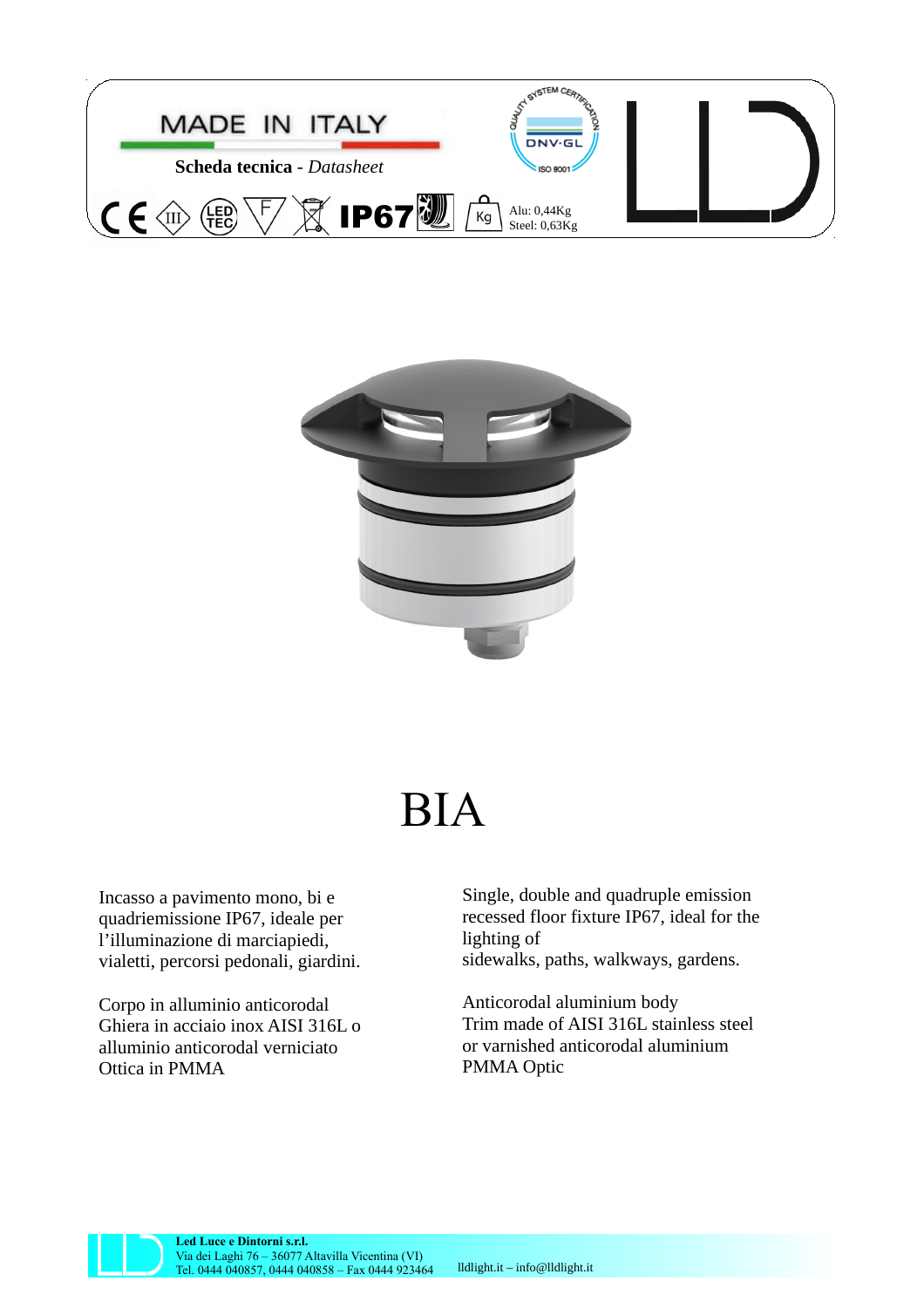

| <b>TECHNICAL DATA</b>                                                 |                                                                                                                |
|-----------------------------------------------------------------------|----------------------------------------------------------------------------------------------------------------|
| <b>POTENZA ASSORBITA</b><br>Power Absorption                          | 6W                                                                                                             |
| <b>ALIMENTAZIONE</b><br>Supply Voltage                                | 24Vdc                                                                                                          |
| <b>COLLEGAMENTO</b><br>Connection                                     | Collegamento in parallelo<br>Parallel connection                                                               |
| <b>DURATA MEDIA LED</b><br>Average LED life                           | 50.000h                                                                                                        |
| <b>COLORI LED DISPONIBILI</b><br>LED colours available                | 3000K, 4000K                                                                                                   |
| <b>CRI</b>                                                            | 80                                                                                                             |
| <b>FASCI DISPONIBILI</b><br>Available Lens                            | Monoemissione, biemissione, quadriemissione<br>Single emission, double emission, four emission                 |
| <b>FLUSSO LUMINOSO</b><br>Luminous Flux                               | 810lm (3000K), 820lm (4000K)                                                                                   |
| <b>INSTALLAZIONE</b><br><b>Installation</b>                           | Con cassaforma non inclusa, drenaggio 30cm di ghiaia<br>With housing box not included, 30cm of gravel drainage |
| <b>TEMPERATURA DI ESERCIZIO</b><br><b>Operating Temperature</b>       | $-10+45$ °C                                                                                                    |
| <b>CALPESTABILE</b><br>Walk Over                                      | N <sub>0</sub>                                                                                                 |
| <b>CARRABILE</b><br>Drive Over                                        | Yes, 1500Kg                                                                                                    |
| <b>GRADO DI PROTEZIONE IP</b><br>IP rating                            | <b>IP67</b>                                                                                                    |
| <b>CLASSE DI CONSUMO ENERGETICO</b><br><b>Energy Efficiency Class</b> | $A/A$ +/A++                                                                                                    |
| <b>CLASSE DI ISOLAMENTO</b><br><b>Insulation Class</b>                | Classe 3<br>Class 3                                                                                            |
| <b>PROTEZIONI</b><br>Protections                                      |                                                                                                                |